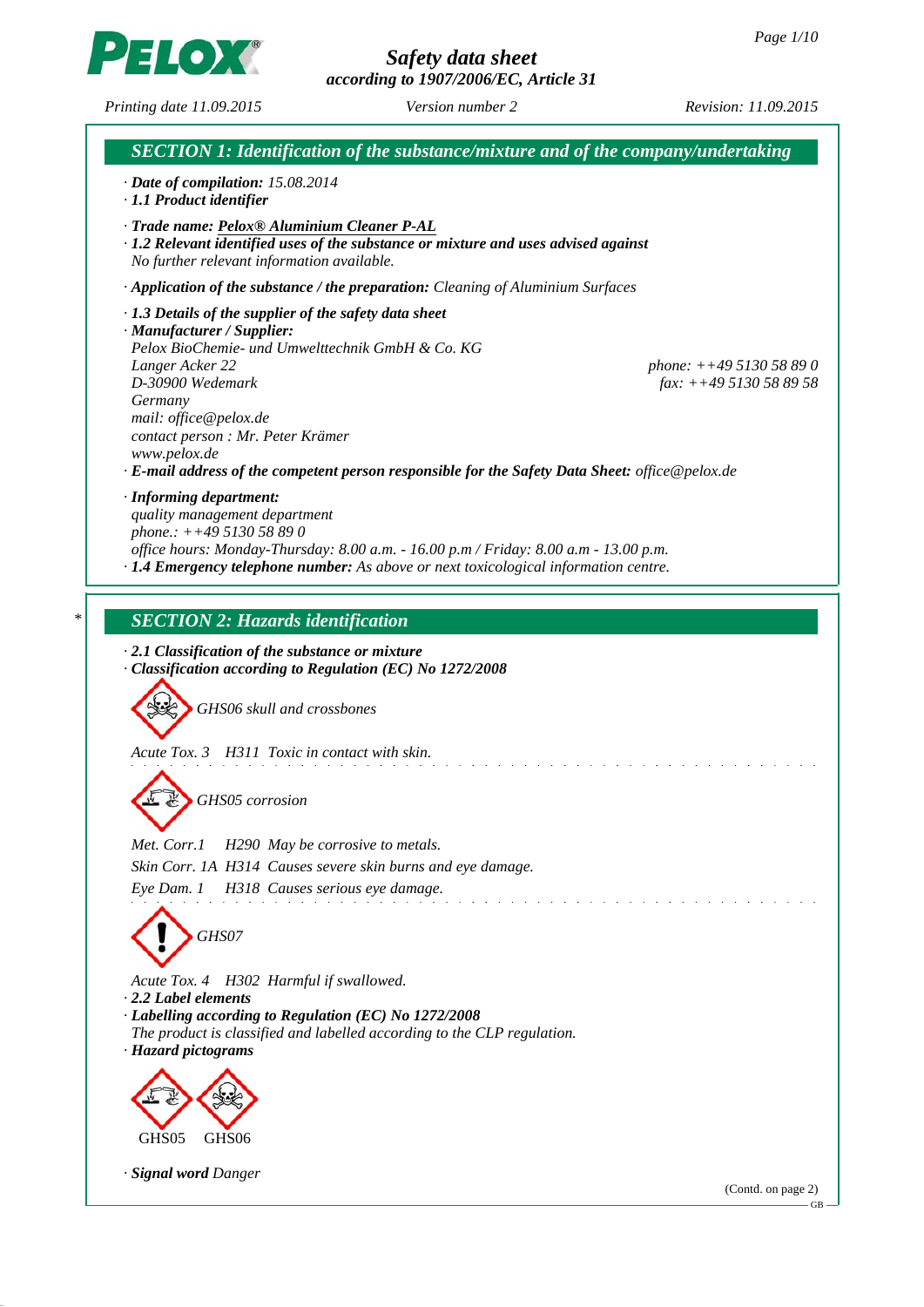*Safety data sheet according to 1907/2006/EC, Article 31*

*Printing date 11.09.2015 Revision: 11.09.2015 Version number 2*

**IO)** 

### *Trade name: Pelox® Aluminium Cleaner P-AL*

|                                      | (Contd. of page 1)                                                                                   |
|--------------------------------------|------------------------------------------------------------------------------------------------------|
|                                      | · Hazard-determining components of labelling:                                                        |
| Phosphoric acid                      |                                                                                                      |
| Hydrofluoric acid                    |                                                                                                      |
| · Hazard statements                  |                                                                                                      |
| H290 May be corrosive to metals.     |                                                                                                      |
| H302 Harmful if swallowed.           |                                                                                                      |
| H311 Toxic in contact with skin.     |                                                                                                      |
|                                      | H314 Causes severe skin burns and eye damage.                                                        |
| · Precautionary statements           |                                                                                                      |
| P <sub>260</sub>                     | Do not breathe mist/vapours/spray.                                                                   |
| P280                                 | Wear protective gloves/protective clothing/eye protection/face protection.                           |
|                                      | P301+P330+P331 IF SWALLOWED: rinse mouth. Do NOT induce vomiting.                                    |
|                                      | P303+P361+P353 IF ON SKIN (or hair): Take off immediately all contaminated clothing. Rinse skin with |
|                                      | water/shower.                                                                                        |
| <i>P310</i>                          | <i>Immediately call a POISON CENTER/doctor.</i>                                                      |
| P405                                 | Store locked up.                                                                                     |
| $\cdot$ 2.3 Other hazards            |                                                                                                      |
|                                      | $\cdot$ Results of PBT and vPvB assessment                                                           |
| · <b>PBT</b> : Not applicable.       |                                                                                                      |
| $\cdot$ <b>vPvB:</b> Not applicable. |                                                                                                      |

## *\* SECTION 3: Composition/information on ingredients*

*· 3.2 Chemical characterisation: Mixtures*

*· Description: Mixture of the substances listed below with nonhazardous additions.*

| $\cdot$ Dangerous components:                                                                  |                                                                                |                |
|------------------------------------------------------------------------------------------------|--------------------------------------------------------------------------------|----------------|
| CAS: 7664-38-2                                                                                 | Phosphoric acid                                                                | $\langle 25\%$ |
| EINECS: 231-633-2                                                                              | Met. Corr.1, H290; Skin Corr. 1B, H314                                         |                |
| Index number: 015-011-00-6                                                                     |                                                                                |                |
| $CAS: 7664-39-3$                                                                               | Hydrofluoric acid                                                              | $\leq 2.5\%$   |
| EINECS: 231-634-8                                                                              | Acute Tox. 2, H300; Acute Tox. 1, H310; Acute Tox. 2, H330;                    |                |
|                                                                                                | Index number: 009-003-00-1 $\bigotimes$ Met. Corr.1, H290; Skin Corr. 1A, H314 |                |
| $\cdot$ Additional information: For the wording of the listed risk phrases refer to section 16 |                                                                                |                |

*· Additional information: For the wording of the listed risk phrases refer to section 16.*

## *SECTION 4: First aid measures*

#### *· 4.1 Description of first aid measures*

*· General information:*

*Immediately remove any clothing contaminated by the product. Symptoms of poisoning may occur after several hours. Medical observation for at least 48 hours after the*

*accident is recommended.*

*· After inhalation:*

*Supply fresh air or oxygen; call for doctor.*

*In case of unconsciousness bring patient into stable side position for transport.*

*· After skin contact:*

*Instantly rinse with water.*

*Immediate medical treatment necessary. Failure to treat burns can prevent wounds from healing. Rub in Ca-gluconate solution or Ca-gluconate gel immediately.*

*· After eye contact:*

*Rinse opened eye for several minutes under running water. Then consult doctor. Remove contact lenses, if present and easy to do.*

*· After swallowing:*

*Rinse out mouth and then drink plenty of water. Do not induce vomiting; instantly call for medical help.*

(Contd. on page 3)

GB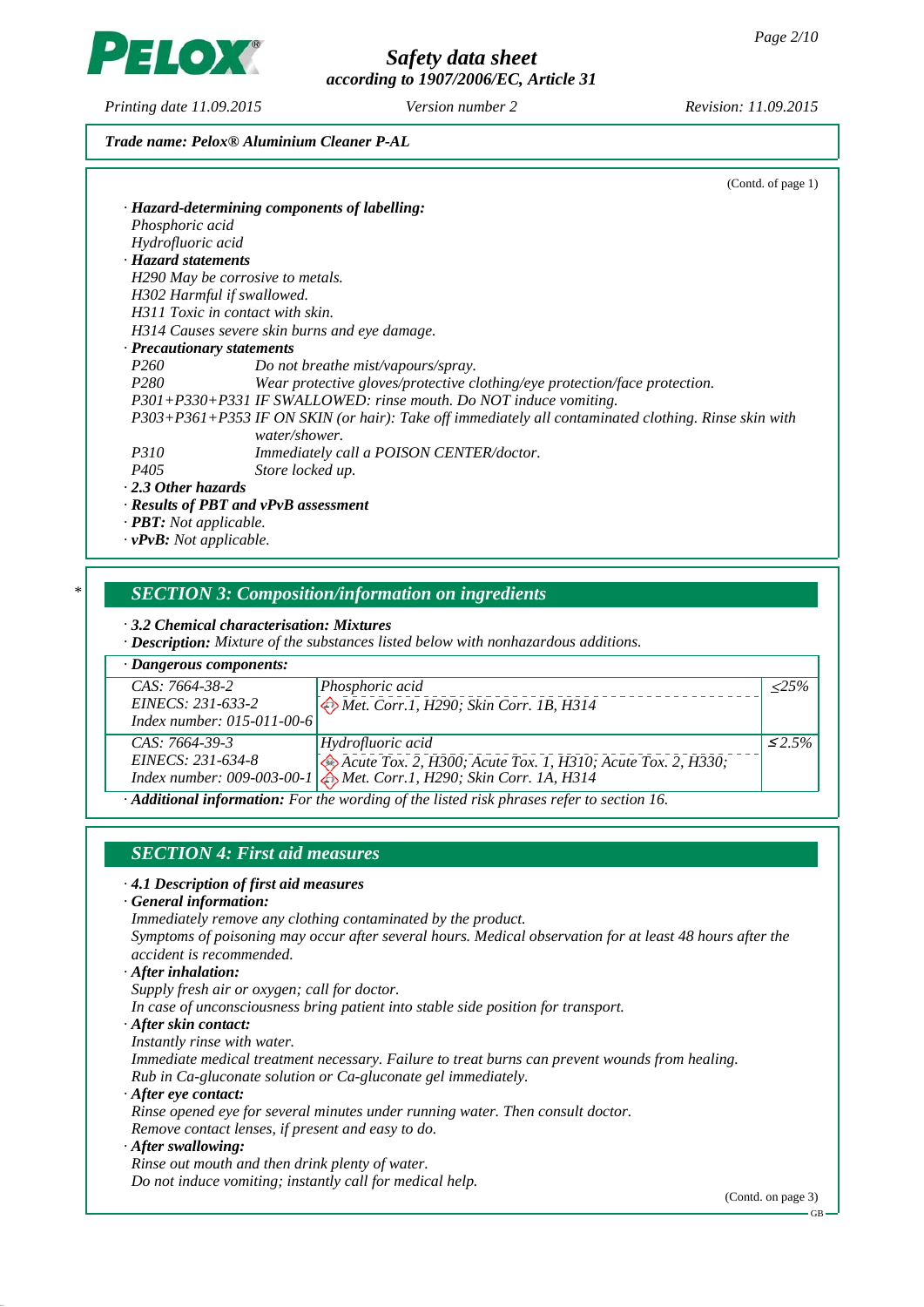*according to 1907/2006/EC, Article 31*

*Printing date 11.09.2015 Revision: 11.09.2015 Version number 2*

 $H$ (o)

(Contd. of page 2)

*Trade name: Pelox® Aluminium Cleaner P-AL*

- *· 4.2 Most important symptoms and effects, both acute and delayed No further relevant information available. · Danger: Danger of gastric perforation.*
- *· 4.3 Indication of any immediate medical attention and special treatment needed symptomatic treatment*

## *SECTION 5: Firefighting measures*

- *· 5.1 Extinguishing media*
- *· Suitable extinguishing agents Use fire fighting measures that suit the environment.*
- *· 5.2 Special hazards arising from the substance or mixture*
- *Can be released in case of fire: Hydrogen fluoride (HF) Oxides of phosphorus (PxOy)*
- *· 5.3 Advice for firefighters*
- *· Protective equipment: Wear self-contained breathing apparatus. Wear full protective suit.*
- *· Additional information*

*Dispose of fire debris and contaminated fire fighting water in accordance with official regulations. If without risk possible, move drums with material away from dangerous area.*

### *SECTION 6: Accidental release measures*

*· 6.1 Personal precautions, protective equipment and emergency procedures Wear protective equipment. Keep unprotected persons away. Ensure adequate ventilation. Use breathing protection against the effects of fumes/dust/aerosol. Avoid contact with skin and eyes. · 6.2 Environmental precautions: Damp down gases/fumes/haze with water spray jet. Do not allow to enter drainage system, surface or ground water. Keep dirty washing water for appropriate disposal. Inform respective authorities in case product reaches water or sewage system. Prevent material from reaching sewage system, holes and cellars. · 6.3 Methods and material for containment and cleaning up: Ensure adequate ventilation. Absorb with liquid-binding material (sand, diatomite, acid binders, universal binders, sawdust). Send for recovery or disposal in suitable containers. Dispose of the material collected according to regulations. · 6.4 Reference to other sections See Section 7 for information on safe handling See Section 8 for information on personal protection equipment. See Section 13 for information on disposal.*

## *SECTION 7: Handling and storage*

*· 7.1 Precautions for safe handling Ensure good ventilation/exhaustion at the workplace. Prevent formation of aerosols. Do not breathe vapour/spray. Avoid contact with skin and eyes. Keep containers tightly sealed. When diluting, always stir the product into standing water. Make sure that all applicable workplace limits are observed. · Information about protection against explosions and fires: The product is not flammable.*

(Contd. on page 4)

GB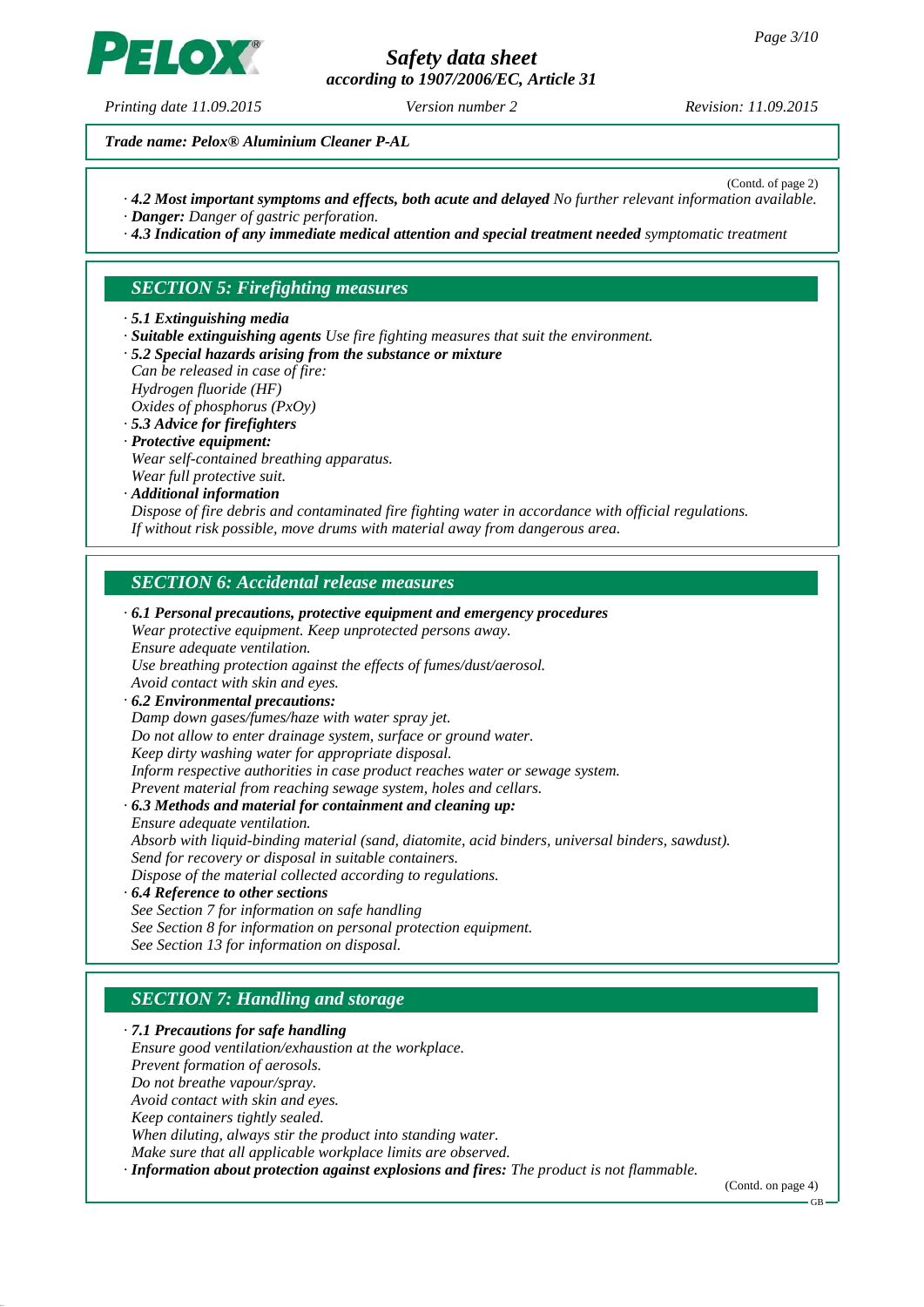*according to 1907/2006/EC, Article 31*

*Printing date 11.09.2015 Revision: 11.09.2015 Version number 2*

PELOX

## *Trade name: Pelox® Aluminium Cleaner P-AL*

|                                                                                         | (Contd. of page 3) |
|-----------------------------------------------------------------------------------------|--------------------|
| $\cdot$ 7.2 Conditions for safe storage, including any incompatibilities                |                    |
| · Storage                                                                               |                    |
| $\cdot$ Requirements to be met by storerooms and containers:                            |                    |
| Store only in the original container.                                                   |                    |
| Provide acid-resistant floor.                                                           |                    |
| Observe all local and national regulations for storage of water polluting products.     |                    |
| · Information about storage in one common storage facility:                             |                    |
| Store away from foodstuffs.                                                             |                    |
| Do not store together with alkalis (caustic solutions).                                 |                    |
| Store away from metals.                                                                 |                    |
| $\cdot$ Further information about storage conditions:                                   |                    |
| Store container in a well ventilated position.                                          |                    |
| Store in cool, dry conditions in well sealed containers.                                |                    |
| Protect from frost.                                                                     |                    |
| Protect from heat and direct sunlight.                                                  |                    |
| Store in a locked cabinet or with access restricted to specifically instructed persons. |                    |
| $\cdot$ 7.3 Specific end use(s) No further relevant information available.              |                    |

*· Additional information about design of technical systems: No further data; see item 7.*

|                            | $\cdot$ 8.1 Control parameters |                                                                                                  |                                                                                           |
|----------------------------|--------------------------------|--------------------------------------------------------------------------------------------------|-------------------------------------------------------------------------------------------|
|                            |                                | $\cdot$ Components with critical values that require monitoring at the workplace:                |                                                                                           |
|                            | 7664-38-2 Phosphoric acid      |                                                                                                  |                                                                                           |
| <b>WEL</b> (Great Britain) |                                | Short-term value: $2 mg/m3$                                                                      |                                                                                           |
|                            |                                | Long-term value: $1 \text{ mg/m}^3$                                                              |                                                                                           |
|                            |                                | <b>IOELV</b> (European Union) Short-term value: $2 mg/m3$<br>Long-term value: $1 \text{ mg/m}^3$ |                                                                                           |
|                            | 7664-39-3 Hydrofluoric acid    |                                                                                                  |                                                                                           |
| <b>WEL</b> (Great Britain) |                                | Short-term value: $2.5$ mg/m <sup>3</sup> , 3 ppm                                                |                                                                                           |
|                            |                                | Long-term value: $1.5$ mg/m <sup>3</sup> , $1.8$ ppm                                             |                                                                                           |
|                            |                                | $IOELV$ (European Union) Short-term value: 2.5 mg/m <sup>3</sup> , 3 ppm                         |                                                                                           |
|                            |                                | Long-term value: $1.5$ mg/m <sup>3</sup> , $1.8$ ppm                                             |                                                                                           |
| $\cdot$ DNELs              |                                |                                                                                                  |                                                                                           |
|                            | 7664-38-2 Phosphoric acid      |                                                                                                  |                                                                                           |
|                            |                                | Inhalative DNEL acute / short-term exposure - local effects                                      | 2 mg/m <sup>3</sup> (worker)                                                              |
|                            |                                | DNEL long-term exposure - local effects                                                          | $0.73$ mg/m <sup>3</sup> (general population)                                             |
|                            |                                |                                                                                                  | $2.92$ mg/m <sup>3</sup> (worker)                                                         |
|                            | 7664-39-3 Hydrofluoric acid    |                                                                                                  |                                                                                           |
| Oral                       |                                |                                                                                                  | DNEL acute / short-term exposure - systemic effect $0.01$ mg/kg bw/d (general population) |
|                            |                                | DNEL long-term exposure - systemic effects                                                       | 0.01 mg/kg bw/d (general population)                                                      |
|                            |                                | Inhalative   DNEL acute / short-term exposure - local effects                                    | 1.25 mg/m <sup>3</sup> (general population)                                               |
|                            |                                |                                                                                                  | $2.5$ mg/m <sup>3</sup> (worker)                                                          |
|                            |                                | DNEL acute / short-term exposure - systemic effect $0.03$ mg/m <sup>3</sup> (general population) |                                                                                           |
|                            |                                |                                                                                                  | $2.5$ mg/m <sup>3</sup> (worker)                                                          |
|                            |                                | DNEL long-term exposure - local effects                                                          | 0.2 mg/m <sup>3</sup> (general population)                                                |
|                            |                                |                                                                                                  | $0.0015$ mg/m <sup>3</sup> (worker)                                                       |
|                            |                                | DNEL long-term exposure - systemic effects                                                       | 0.03 mg/m <sup>3</sup> (general population)                                               |
|                            |                                |                                                                                                  | $1.5$ mg/m <sup>3</sup> (worker)                                                          |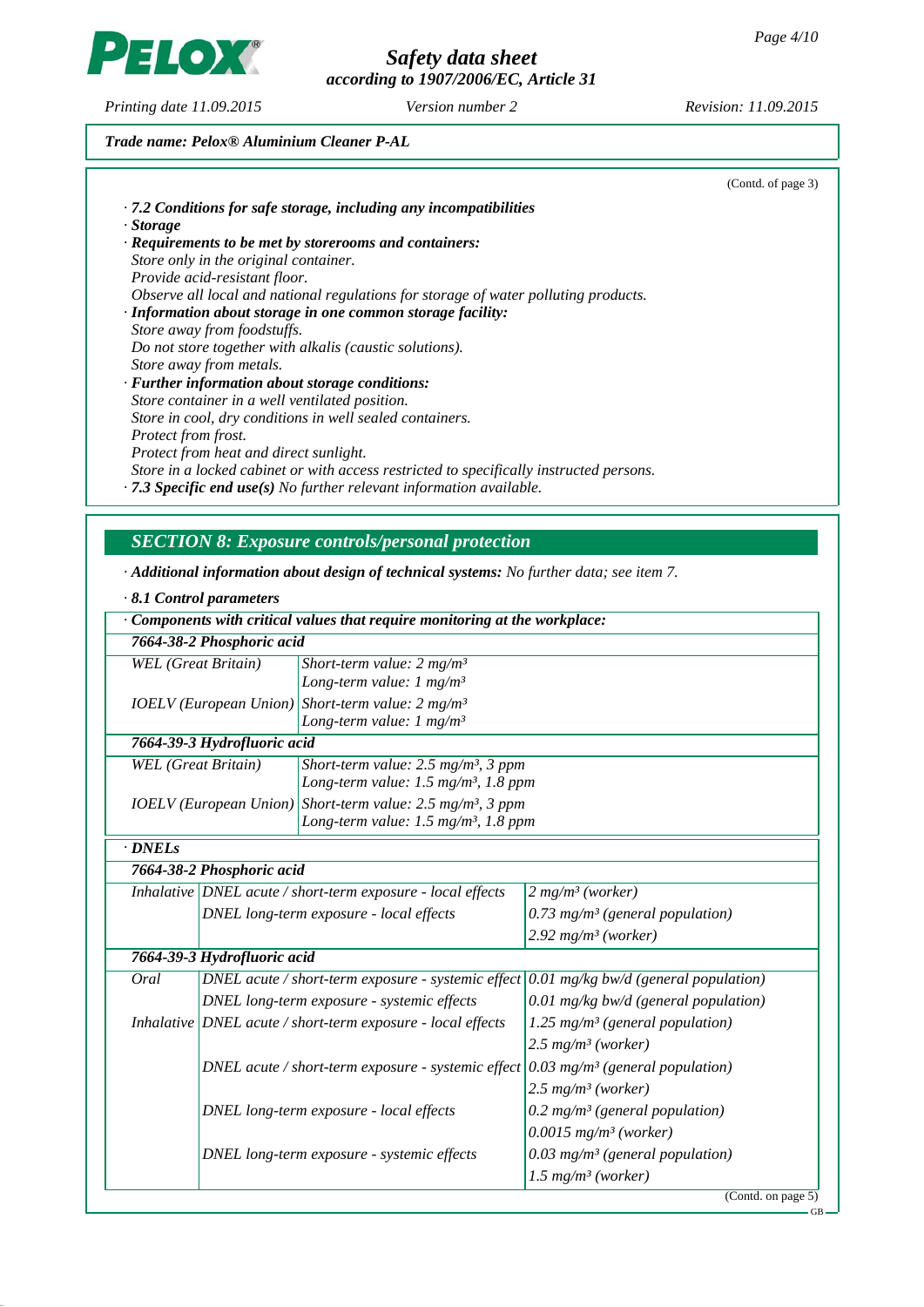GB

*Safety data sheet*

*according to 1907/2006/EC, Article 31*

*Printing date 11.09.2015 Revision: 11.09.2015 Version number 2*

## *Trade name: Pelox® Aluminium Cleaner P-AL*

| $\cdot$ PNECs                 | (Contd. of page 4)                                                                                          |
|-------------------------------|-------------------------------------------------------------------------------------------------------------|
|                               | 7664-39-3 Hydrofluoric acid                                                                                 |
|                               |                                                                                                             |
| <b>PNEC</b>                   | $0.9$ mg/l (aqua (freshwater))                                                                              |
|                               | based on NOEC: 8,9 mg/L                                                                                     |
|                               | $0.9$ mg/l (aqua (marine water))                                                                            |
|                               | $11 \text{ mg/kg}$ (soil)                                                                                   |
|                               | based on biological nitrification: 106 mg/kg                                                                |
|                               | $PNEC$ STP $\vert$ 51 mg/l (aqua (intermittent releases))                                                   |
|                               | based on NOEC: 510 mg/L                                                                                     |
|                               |                                                                                                             |
| $\cdot$ 8.2 Exposure controls |                                                                                                             |
|                               | · Personal protective equipment                                                                             |
|                               | · General protective and hygienic measures                                                                  |
|                               | Keep away from foodstuffs, beverages and food.                                                              |
|                               | Instantly remove any contaminated garments.                                                                 |
|                               | Wash hands during breaks and at the end of the work.                                                        |
|                               | Use skin protection cream for preventive skin protection.                                                   |
|                               | Do not inhale gases / fumes / aerosols.                                                                     |
|                               | Avoid contact with the eyes and skin.                                                                       |
|                               | Do not eat, drink or smoke while working.                                                                   |
|                               | · Breathing equipment: Use breathing protection in case of insufficient ventilation.                        |
|                               | · Recommended filter device for short term use: Combination filter ABEK-P3                                  |
|                               | · Protection of hands: Pelox® PVC acid protective gloves                                                    |
|                               | · Penetration time of glove material                                                                        |
|                               | The exact break through time has to be found out by the manufacturer of the protective gloves and has to be |
| observed.                     |                                                                                                             |
| $\cdot$ Eye protection:       |                                                                                                             |
|                               | Tightly sealed safety glasses                                                                               |
| Face shield                   |                                                                                                             |
| · Body protection:            |                                                                                                             |
|                               | Acid resistant protective clothing                                                                          |
|                               | Body protection must be chosen depending on activity and possible exposure.                                 |
|                               | · Limitation and supervision of exposure into the environment                                               |
|                               |                                                                                                             |

| .9.1 Information on basic physical and chemical properties |                |                       |  |  |
|------------------------------------------------------------|----------------|-----------------------|--|--|
| <b>General Information</b>                                 |                |                       |  |  |
| $\cdot$ Appearance:                                        |                |                       |  |  |
| Form:                                                      | liquid         |                       |  |  |
| Colour:                                                    | reddish        |                       |  |  |
| $\cdot$ Smell:                                             | acidic         |                       |  |  |
| Odour threshold:                                           | not determined |                       |  |  |
| $\cdot$ pH-value at 20 $\textdegree$ C:                    | $\langle l$    |                       |  |  |
| $\cdot$ Change in condition                                |                |                       |  |  |
| Melting point/Melting range:                               | not determined |                       |  |  |
| <b>Boiling point/Boiling range:</b>                        | 106 °C         |                       |  |  |
| $\cdot$ Flash point:                                       | not applicable |                       |  |  |
| · Inflammability (solid, gaseous)                          | not applicable |                       |  |  |
| $\cdot$ Ignition temperature:                              | not applicable |                       |  |  |
|                                                            |                | (Contd. on page $6$ ) |  |  |

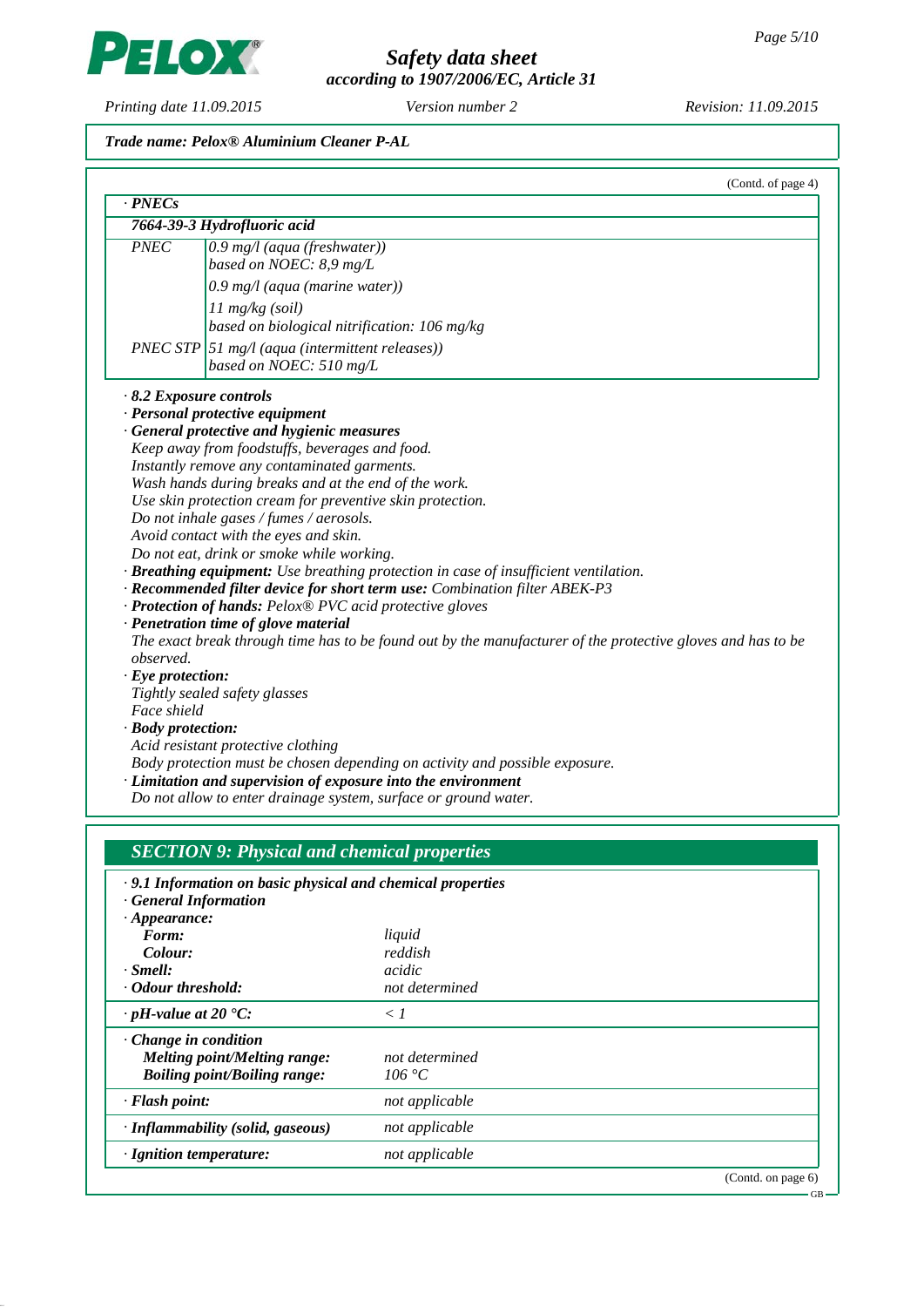PELOX

# *Safety data sheet according to 1907/2006/EC, Article 31*

*Printing date 11.09.2015 Revision: 11.09.2015 Version number 2*

*Trade name: Pelox® Aluminium Cleaner P-AL*

|                                                            |                                            | (Contd. of page 5) |
|------------------------------------------------------------|--------------------------------------------|--------------------|
| $\cdot$ Decomposition temperature:                         | Not determined.                            |                    |
| $\cdot$ Self-inflammability:                               | Product is not selfigniting.               |                    |
| $\cdot$ Danger of explosion:                               | Product is not explosive.                  |                    |
| Critical values for explosion:                             |                                            |                    |
| Lower:                                                     | not applicable                             |                    |
| <b>Upper:</b>                                              | not applicable                             |                    |
| $\cdot$ Oxidising properties                               | not determined                             |                    |
| · Vapor pressure:                                          | Not determined.                            |                    |
| $\cdot$ Density at 20 $\cdot$ C:                           | $1.10 - 1.20$ g/cm <sup>3</sup>            |                    |
| · Bulk density:                                            | not applicable                             |                    |
| $\cdot$ Relative density                                   | Not determined.                            |                    |
| $\cdot$ Vapour density (AIR = 1):                          | Not determined.                            |                    |
| $\cdot$ Evaporation rate                                   | Not determined.                            |                    |
| $\cdot$ Solubility in / Miscibility with                   |                                            |                    |
| Water:                                                     | fully miscible                             |                    |
| · Partition coefficient (n-octanol/water): Not determined. |                                            |                    |
| · Viscosity:                                               |                                            |                    |
| dynamic:                                                   | not determined                             |                    |
| kinematic:                                                 | not determined                             |                    |
| $\cdot$ 9.2 Other information                              | No further relevant information available. |                    |

# *SECTION 10: Stability and reactivity*

- *· 10.1 Reactivity see 10.3*
- *· 10.2 Chemical stability*
- *· Thermal decomposition / conditions to be avoided: No decomposition if used according to specifications.*
- *· 10.3 Possibility of hazardous reactions Corrosive action on metals*
- *Reacts with metals forming hydrogen*
- *· 10.4 Conditions to avoid No further relevant information available.*
- *· 10.5 Incompatible materials:*
- *Alkaline materials Metals*
- *Glass*
- *· 10.6 Hazardous decomposition products:*
- *Hydrogen fluoride*

*Phosphorus oxides (e.g. P<sub>2</sub>O*<sub>*s*</sub>)</sub>

## *\* SECTION 11: Toxicological information*

|                 | $\cdot$ 11.1 Information on toxicological effects |
|-----------------|---------------------------------------------------|
| A quta toxiqity |                                                   |

| $\cdot$ Acute toxicity             |  |
|------------------------------------|--|
| Harmful if swallowed.              |  |
| <i>Toxic in contact with skin.</i> |  |
|                                    |  |

| $\cdot$ LD/LC50 values that are relevant for classification: |  |                                        |  |
|--------------------------------------------------------------|--|----------------------------------------|--|
| 7664-38-2 Phosphoric acid                                    |  |                                        |  |
| Oral                                                         |  | $LD50$ $1530$ mg/kg (rat)              |  |
|                                                              |  | Dermal $ LD50 $ $ 2740$ mg/kg (rabbit) |  |

(Contd. on page 7)

GB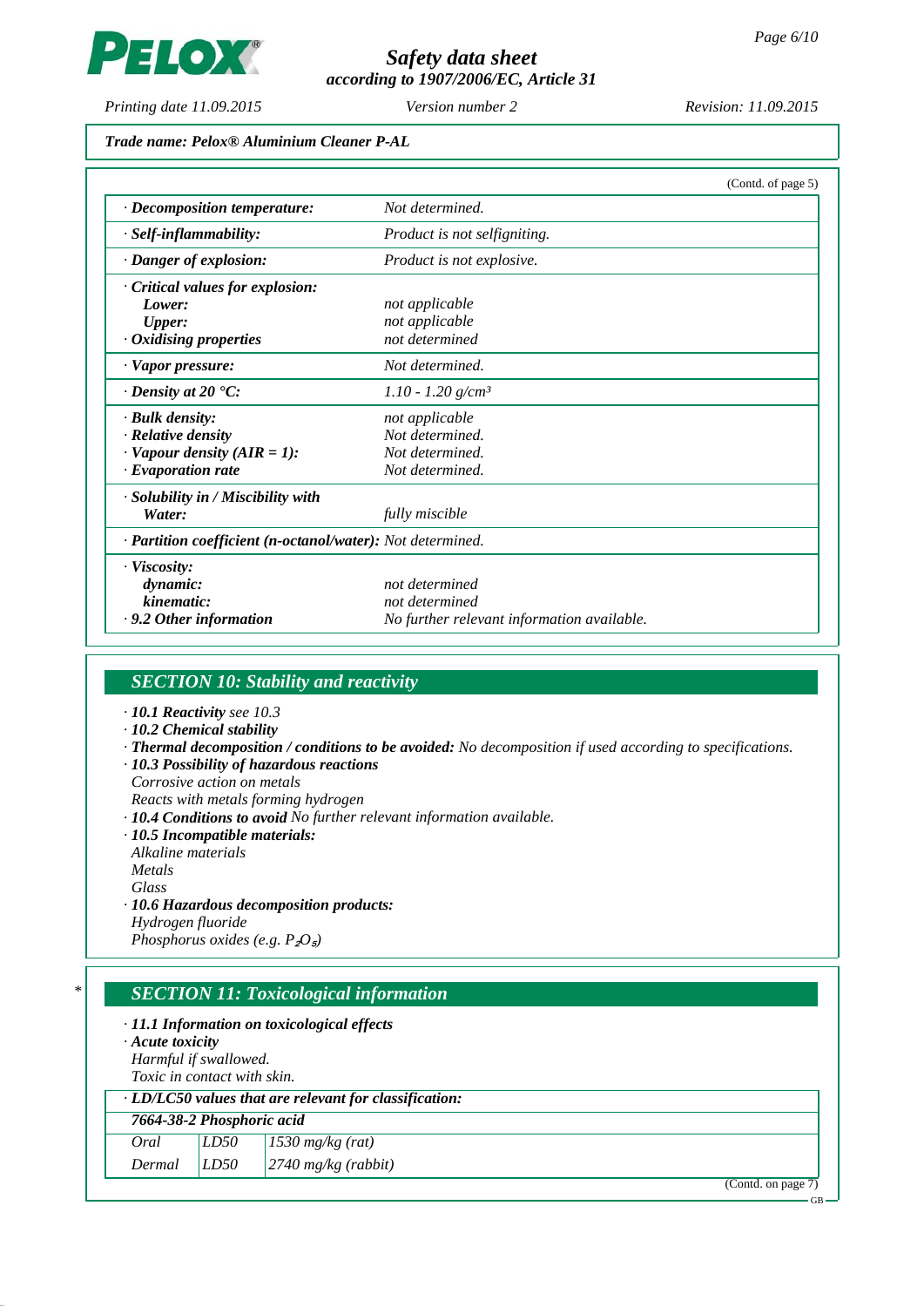*according to 1907/2006/EC, Article 31*

*Printing date 11.09.2015 Revision: 11.09.2015 Version number 2*

ELO)

### *Trade name: Pelox® Aluminium Cleaner P-AL*

|                                       | (Contd. of page 6)                                                                                          |
|---------------------------------------|-------------------------------------------------------------------------------------------------------------|
|                                       | Inhalative $ LC50/1 h  1.689$ mg/l (rabbit)                                                                 |
| 7664-39-3 Hydrofluoric acid           |                                                                                                             |
|                                       | Inhalative $ LCS0/Ih $ 342 ml/m <sup>3</sup> (mouse)                                                        |
|                                       | $1276$ ml/m <sup>3</sup> (rat) (ppm)                                                                        |
| · Primary irritant effect:            |                                                                                                             |
| $\cdot$ Skin corrosion/irritation     |                                                                                                             |
|                                       | Causes severe skin burns and eye damage.                                                                    |
| $\cdot$ Serious eye damage/irritation |                                                                                                             |
| Causes serious eye damage.            |                                                                                                             |
|                                       | $\cdot$ Respiratory or skin sensitisation Based on available data, the classification criteria are not met. |
|                                       | $\cdot$ CMR effects (carcinogenity, mutagenicity and toxicity for reproduction)                             |
|                                       | $\cdot$ Germ cell mutagenicity Based on available data, the classification criteria are not met.            |
|                                       | $\cdot$ <b>Carcinogenicity</b> Based on available data, the classification criteria are not met.            |
|                                       | $\cdot$ Reproductive toxicity Based on available data, the classification criteria are not met.             |
|                                       | $STOT$ single synogroup $D$ and an quaitable data the elgestication suitants are not used                   |

*· STOT-single exposure Based on available data, the classification criteria are not met. · STOT-repeated exposure Based on available data, the classification criteria are not met.*

*· Aspiration hazard Based on available data, the classification criteria are not met.*

## *SECTION 12: Ecological information*

#### *· 12.1 Toxicity*

|  |  | · Aquatic toxicity: |
|--|--|---------------------|
|--|--|---------------------|

| 7664-38-2 Phosphoric acid |                                                                           |
|---------------------------|---------------------------------------------------------------------------|
|                           | $\overline{EC50/24}$ h 29 mg/l (water flea (daphnia magna)) (ISO 6341 15) |
|                           | <b>Water</b> quality                                                      |
| IC50                      | $\vert$ 270 mg/l (bacteria)                                               |

*LC50/96 h 75.1 mg/l (oryzias latipes)*

*7664-39-3 Hydrofluoric acid*

*EC50/48 h 97 mg/l (water flea (daphnia magna))*

*LC50/96 h 165 mg/l (salmo gairdneri)*

*· 12.2 Persistence and degradability*

*Anorganic product, is not eliminable from water by means of biological cleaning processes.*

*· 12.3 Bioaccumulative potential Not bioaccumulative*

- *· 12.4 Mobility in soil No further relevant information available.*
- *· Additional ecological information:*
- *· General notes:*

*Do not allow undiluted product or large quantities of it to reach ground water, water bodies or sewage system.*

*Must not reach sewage water or drainage ditch undiluted or unneutralised.*

*Water hazard class 1 (Self-assessment): slightly hazardous for water*

- *· 12.5 Results of PBT and vPvB assessment*
- *· PBT: Not applicable.*
- *· vPvB: Not applicable.*
- *· 12.6 Other adverse effects No further relevant information available.*

## *SECTION 13: Disposal considerations*

- *· 13.1 Waste treatment methods*
- *· Recommendation Disposal must be made according to official regulations.*
- *· European waste catalogue:*

*Waste disposal key numbers from EWC have to be assigned depending on origin and processing.*

(Contd. on page 8) GB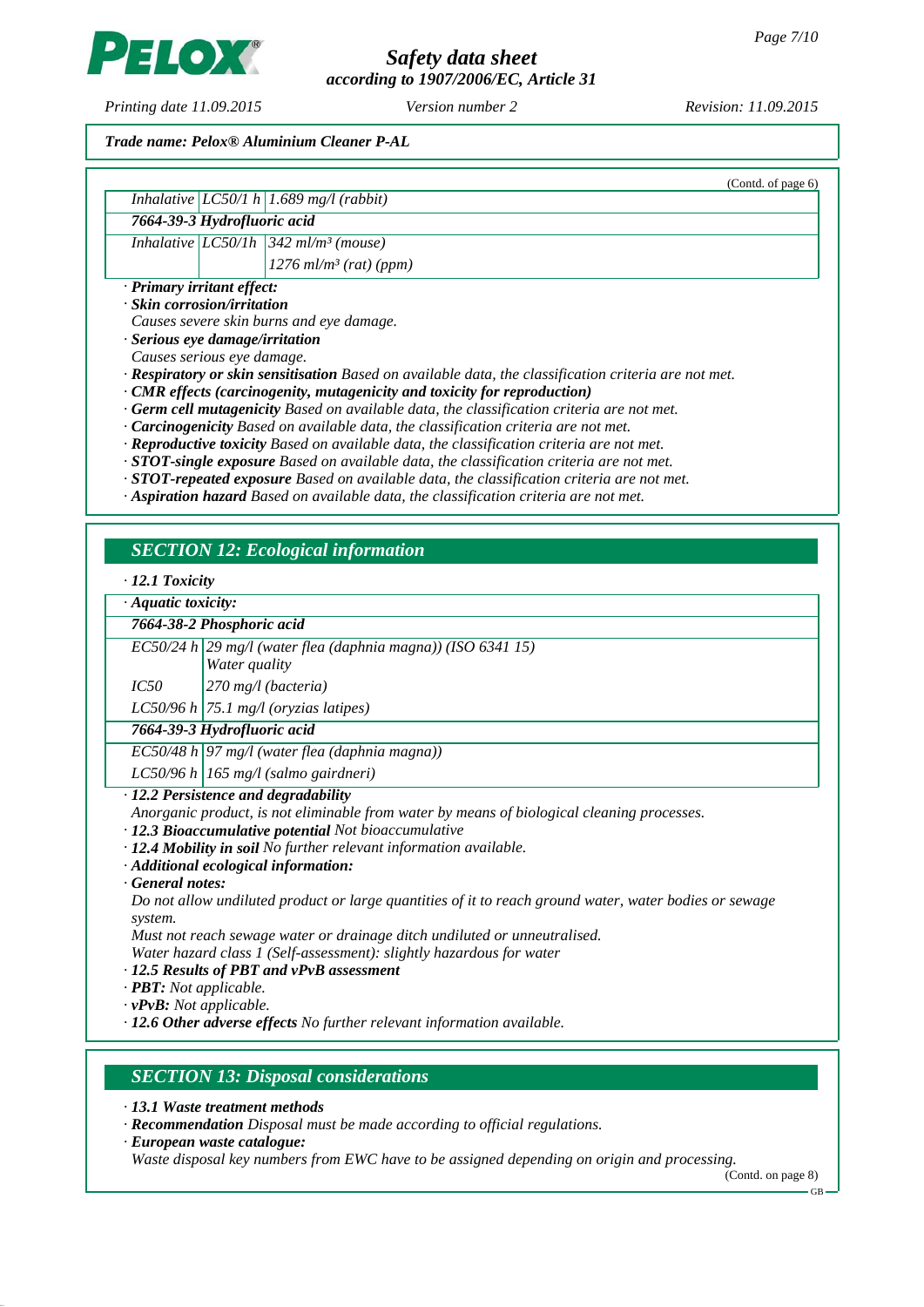PELOX

# *Safety data sheet according to 1907/2006/EC, Article 31*

(Contd. of page 7)

*Trade name: Pelox® Aluminium Cleaner P-AL*

*· Uncleaned packagings:*

*· Recommendation: Disposal must be made according to official regulations.*

| $\cdot$ 14.1 UN-Number<br>· ADR, IMDG, IATA       | <b>UN2922</b>                                                                  |
|---------------------------------------------------|--------------------------------------------------------------------------------|
|                                                   |                                                                                |
| $\cdot$ 14.2 UN proper shipping name<br>$-ADR$    |                                                                                |
|                                                   | UN2922 CORROSIVE LIQUID, TOXIC, N.O.S.<br>(HYDROFLUORIC ACID, PHOSPHORIC ACID, |
|                                                   | SOLUTION)                                                                      |
| · IMDG, IATA                                      | CORROSIVE LIQUID, TOXIC, N.O.S. (HYDROFLUORIC                                  |
|                                                   | ACID, PHOSPHORIC ACID, SOLUTION)                                               |
| $\cdot$ 14.3 Transport hazard class(es)           |                                                                                |
| $\cdot$ <i>ADR</i>                                |                                                                                |
|                                                   |                                                                                |
| · Class                                           | 8 (CT1) Corrosive substances.                                                  |
| $\cdot$ <i>Label</i>                              | $8 + 6.1$                                                                      |
| $\cdot$ IMDG                                      |                                                                                |
| · Class                                           | 8 Corrosive substances.                                                        |
| $\cdot$ <i>Label</i>                              | 8/6.1                                                                          |
| $\cdot$ IATA                                      |                                                                                |
| · Class<br>$\cdot$ <i>Label</i>                   | 8 Corrosive substances.<br>8(6.1)                                              |
| · 14.4 Packing group                              |                                                                                |
| · ADR, IMDG, IATA                                 | $I\!I$                                                                         |
| · 14.6 Special precautions for user               | Warning: Corrosive substances.                                                 |
| · Kemler Number:                                  | 86                                                                             |
| · EMS Number:                                     | $F-A, S-B$                                                                     |
| · Segregation groups                              | Acids                                                                          |
| · 14.7 Transport in bulk according to Annex II of |                                                                                |
| <b>Marpol and the IBC Code</b>                    | Not applicable.                                                                |
| · Transport/Additional information:               | Transport by post may be prohibited or restricted.                             |
| $\cdot$ <i>ADR</i>                                |                                                                                |
| $\cdot$ Excepted quantities (EQ):                 | E2                                                                             |

GB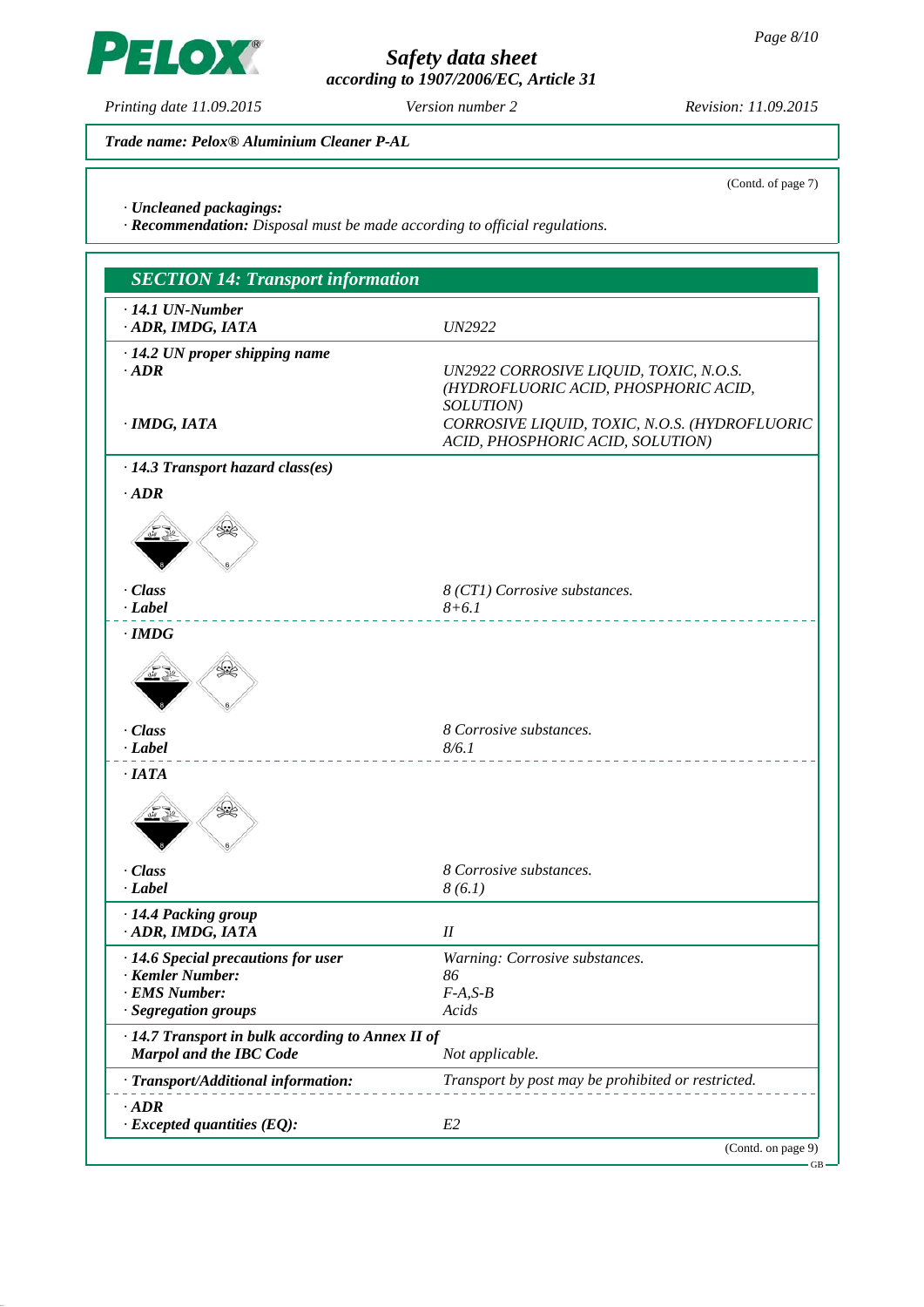**LOX** 

# *Safety data sheet according to 1907/2006/EC, Article 31*

*Printing date 11.09.2015 Revision: 11.09.2015 Version number 2*

*Trade name: Pelox® Aluminium Cleaner P-AL*

| II.<br>Code: E2<br>Maximum net quantity per inner packaging: 30 ml              |
|---------------------------------------------------------------------------------|
|                                                                                 |
|                                                                                 |
|                                                                                 |
| Maximum net quantity per outer packaging: 500 ml                                |
|                                                                                 |
| E                                                                               |
|                                                                                 |
| 5L                                                                              |
| Code: El                                                                        |
| Maximum net quantity per inner packaging: 30 ml                                 |
| Maximum net quantity per outer packaging: 1000 ml                               |
| UN2922, CORROSIVE LIQUID, TOXIC, N.O.S.<br>(HYDROFLUORIC ACID, PHOSPHORIC ACID, |
| $SOLUTION$ , 8(6.1), II                                                         |
|                                                                                 |

# *\* SECTION 15: Regulatory information*

*· 15.1 Safety, health and environmental regulations/legislation specific for the substance or mixture*

*· National regulations*

*· Information about limitation of use: Employment restrictions concerning young persons must be observed.*

*· Decree to be applied in case of technical fault: Directive 2012/18/EU does not apply.*

*· Water hazard class: Water hazard class 1 (Self-assessment): slightly hazardous for water*

*· Other regulations, limitations and prohibitive regulations*

*Observe restrictions on the marketing and use according to Annex XVII of Regulation (EC) No 1907/2006. · 15.2 Chemical safety assessment: A Chemical Safety Assessment has not been carried out.*

# *SECTION 16: Other information*

*These data are based on our present knowledge. However, they shall not constitute a guarantee for any specific product features and shall not establish a legally valid contractual relationship.*

## *· Relevant phrases*

*The(se) H-phrase(s) are those of the ingredient(s) and do(es) not necessarily represent the classification of the product. H290 May be corrosive to metals. H300 Fatal if swallowed. H310 Fatal in contact with skin. H314 Causes severe skin burns and eye damage. H330 Fatal if inhaled. · Department issuing MSDS:*

*C.S.B. GmbH Phone: +49 - 2151 - 652086-0 Düsseldorfer Str. 113 Fax: +49 - 2151 - 652086-9 47809 Krefeld / Germany*

*· Abbreviations and acronyms:*

*ADR: Accord européen sur le transport des marchandises dangereuses par Route (European Agreement concerning the International Carriage of Dangerous Goods by Road) IMDG: International Maritime Code for Dangerous Goods IATA: International Air Transport Association GHS: Globally Harmonised System of Classification and Labelling of Chemicals EINECS: European Inventory of Existing Commercial Chemical Substances ELINCS: European List of Notified Chemical Substances CAS: Chemical Abstracts Service (division of the American Chemical Society) DNEL: Derived No-Effect Level (REACH)*

(Contd. on page 10)

GB